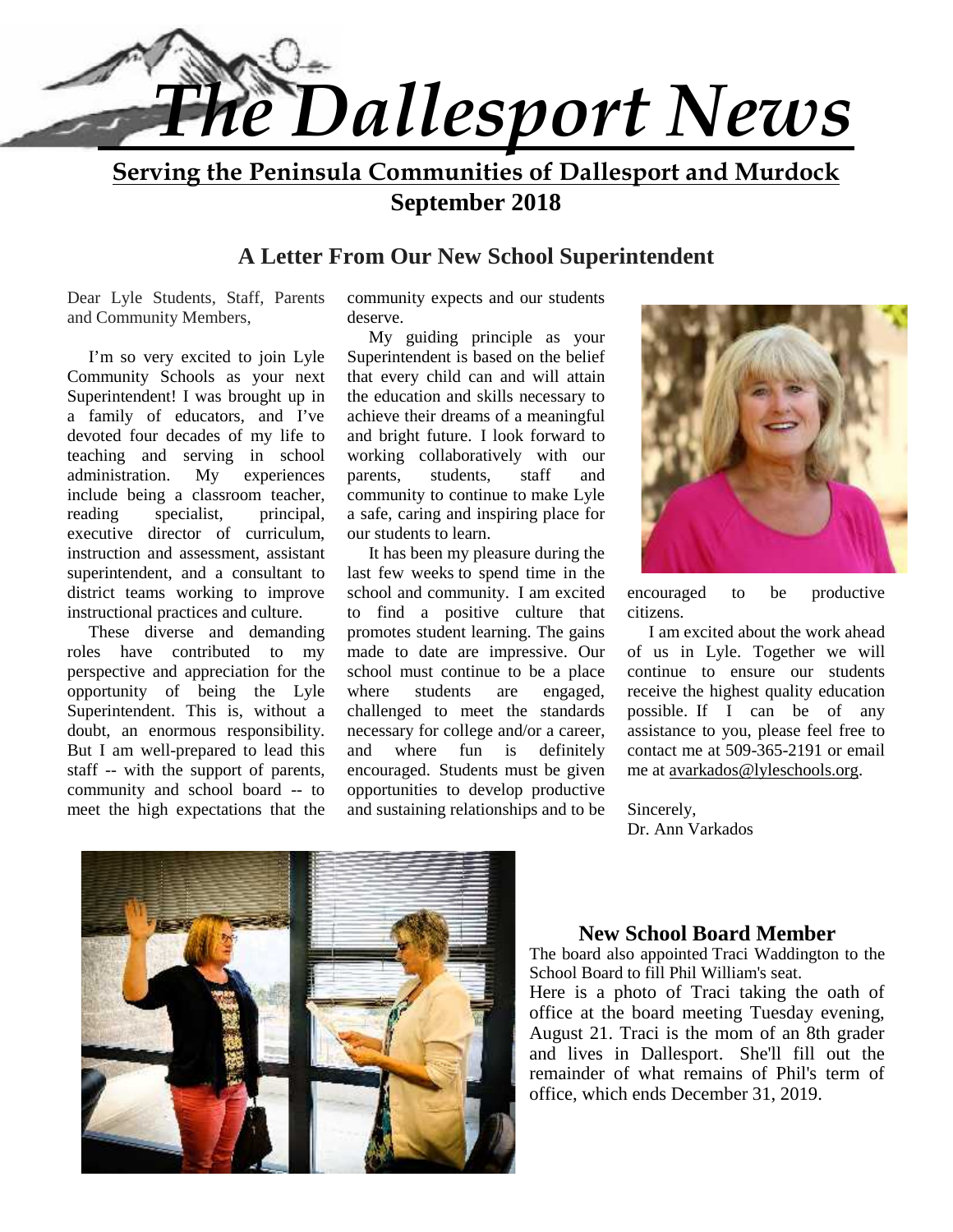#### **Book Report By Judy Bane "Prairie Fires; The American Dreams of Laura Ingalls Wilder" by Caroline Fraser**

This is a detailed bio of Laura Ingalls Wilder that documents her life and in particular, the writing of her books. Wilder had one child, Rose Wilder Lane museum and their relationship was not always a smooth one. Yet they were close, writing letters back and forth when Rose was not actually living with her parents on Rocky Ridge Farm in Missouri, where the Wilders ended up after tough times drove them from the Dakota prairies where they met and married.

The author has done extensive research and faithfully follows Wilder as she works hard on the farm and later in life, writes the books that eventually made her famous. Her daughter Rose was a journalist and writer and helped her mother with the project, writing letters with advice, doing extensive editing and putting her mother in contact with people in the publishing world. Wilder and Rose were very different in their outlook on life and clashed on many things but always supported each other in their endeavors.

Particularly fascinating to me were the political times of Wilders adulthood, when FDR and the New Deal came onto our political landscape. The parallels with our current times are startling.

It took me a while to get through this book, there is a lot of information but I found it all engrossing and thoroughly enjoyed every bit of it.

Travel and write with Laura of the "Little House On the Prairie" books. It's an eye opening trip.

#### **FREE English Classes Tuesdays 10:00 AM - 12:00 PM**

http://meetgoodwill.org

Offered by Goodwill Industries of the Columbia Willamette Instructor: Kenzo Gardner The Dalles-Wasco County Public Library 722 Court Street The Dalles, OR Contact: 503-238-6140

> **Goldendale Library Moving Closure Sept 1st thru Sept 14th . Labor Day Sept 3rd .**

# **Library Storytime at Maryhill**

**Sept. 1, 2018 11:00 AM - 5:00 PM** http://www.maryhillmuseum.org

Little ones and their families are invited to let imaginations soar during a storytime in the museum galleries, surrounded by artwork. Meet at the entrance; includes free admission to the museum. Presented in partnership with The Dalles-Wasco County Public Library and the Fort Vancouver Regional Library System. Maryhill Museum of Art, 35 Maryhill Museum Drive, Goldendale, WA 98620

# **Columbia Gorge Genealogical Society Sept 8, 2018 10:30am**

Downstairs meeting room at The Columbia Gorge Discovery Center 5000 Discovery Drive The Dalles, OR Sandy Bisset will present a power point **program "The Elusive Dr. Brooks - Early Physician of Jacksonville and The Dalles".** The program is a collaborative effort done by the Columbia Gorge Genealogical Society, The Discovery Center Library, The Jacksonville Historical Society and other interested researchers.

Public is always welcome. A \$1.00 donation is suggested to cover room fees. The Basalt Cafe is open for lunch.

# **Art Show**

The Goldendale Library is holding a community art show coinciding with its reopening on Sept. 15 after completion<br>
of its autonoise amodeling. The show of its extensive remodeling. The show will run from that date through mid- November at the library. The theme of the art show, the library's first, is "My Library." The show will feature two dimensional works that depict a view, aspect, feeling, or face of the Goldendale Community Library, past or present.

#### **Goldendale Library Friday, August 31**:

 Last open day at the temporary location at Goldendale City Hall.

**Saturday, September 15**: Grand Reopening of the remodeled library! The new hours will be 10 to 6 Monday, Tuesday, Thursday, Friday and Saturday, and 10 to 8 Wednesday.

**Klindt's Bookstore** 541-296-3355

315 E. 2nd Street, The Dalles Hours: Mon. – Sat. 8:00 am– 6:00 pm Sundays 11:00 am - 4:00 pm

**The Dalles/Wasco County Public Library** 541-296-2815

wascocountylibrary.com

722 Court Street, The Dalles **HOURS:**

Monday-Thursday 10 a.m. to 8:30 p.m. Saturday: 10 a.m. to 5 p.m. Closed Sunday

*\*FREE wireless Internet access* inside the library and on library grounds. **White Salmon Valley Community Library** 509-493-1132 - Town & Country Sq. White Salmon Open Tuesdays 10:00 am - 8:00 pm

Wed.-Sat. 10:00 am - 6:00 pm

 *\*FREE wireless Internet access* **Goldendale Community Library**

(509) 773-4487 131 West Burgen Street

Goldendale,

Open M Tu Th F Sat 10am-6:00pm and 10 to 8 on Wednesdays

#### **Bookmobile**

Fort Vancouver Regional Library



1-888-546-2707

The Library Bookmobile Fall - Winter Schedule

**Wednesdays Sept. 19th .** Lyle Market.....9:45 – 10:15 Lyle High School….10:25- 12:30 Dallesport Church of Christ…1:45–3:00 **No Bookmobile on Sept. 5th .**

# **Moving**

**The Bookmobile Stop for Dallesport will be moving** to the Church of Christ parking lot, across the street from the airport, at 206 6th Ave, **starting in September.**

The old Dallesport school building is being remodeled and should be ready for its' new business this fall so we are moving the Bookmobile to a new stop to make sure we have enough parking for library patrons. Many thanks to the Church of Christ leadership for making this available to us.

We will park on the east side of the building, at our regular dates and times, starting in September.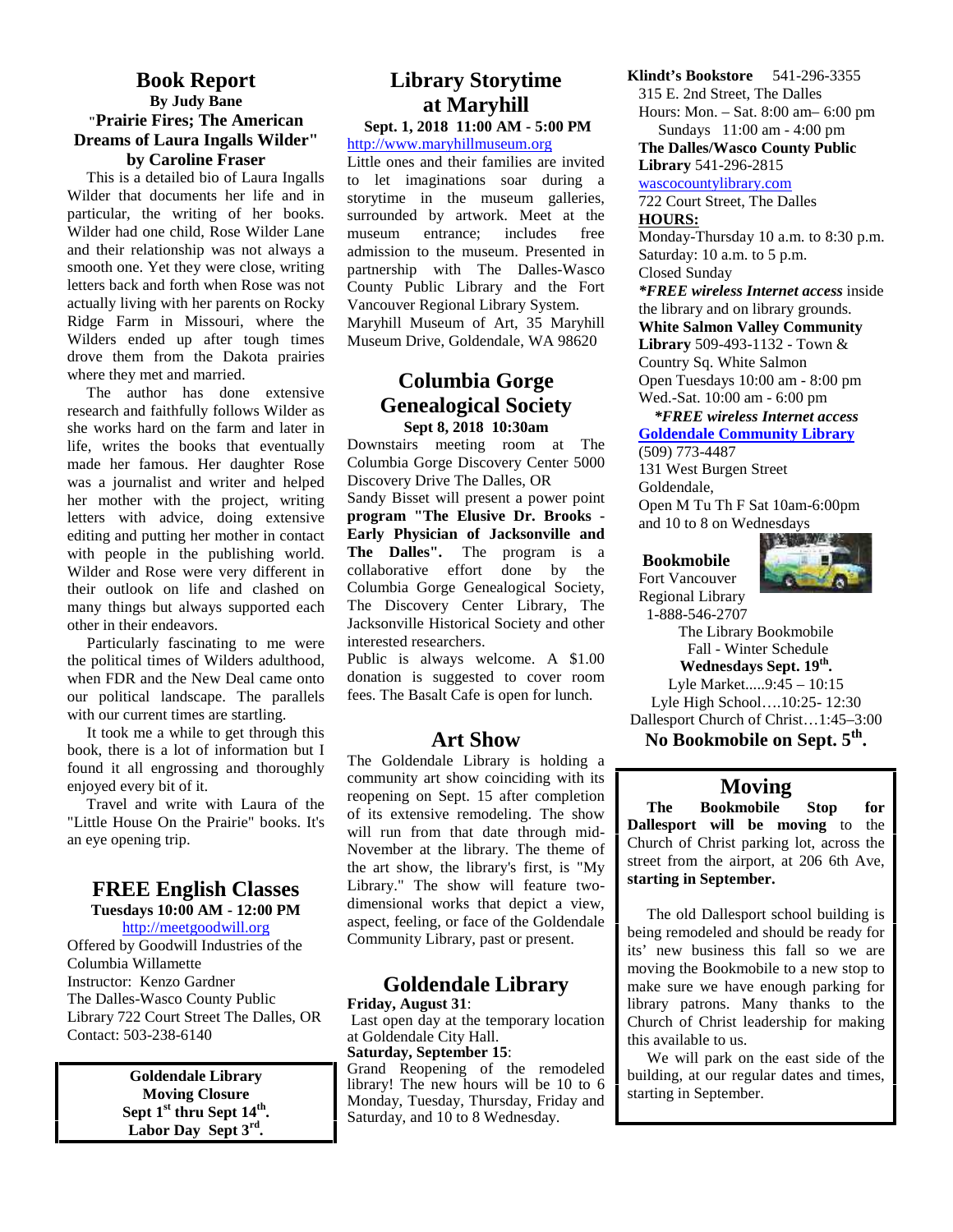#### **Community Council Corner** By Pj Sisseck **Community Council Report for Meeting 8 August, 2018**

 Don McDermott, Chairman of the Dallesport-Murdock Community Council, spoke about the issue of coal train safety. Brake sensors and derailment sensors are now available, but railway companies are reluctant to invest in them. A gamble is being taken, since if a damaging derailment were to happen, the lawsuits could run into the millions of dollars.

 Surfactants are being sprayed over loads of coal, which does reduce blow off. But little is being done to address the debris working through cracks in the bottoms of the cars. Coal pieces, everything from fine particles to significant chunks, are filtering out along the tracks. Rainwater and snow melt washes this material down to the nearest body of water – in our area, that would be the Columbia River. The Riverkeeper is working on a lawsuit over this issue.

 Several major victories for the public have been accomplished, however. Some track improvements have been completed near the Lyle tunnel. A plan to put in double tracks near Mosier, Oregon was defeated, with cooperation of local Native American Tribes, Wasco County Commissioners, concerned citizens, and several organizations voicing environmental issues. A proposed coal shipping terminal for the Longview area was also defeated, so we will not have the increase in coal train traffic that would have resulted had the facility been constructed. There are now fewer trains, running more slowly, reducing the potential for wrecks.

 The Bad News: Fire danger remains high. The Good News: Our water resources are holding out. Please keep your own area green, and clear of combustibles.

 September's Meeting will include information on Code Compliance, especially addressing the matter of junk cars, garbage, and vermin. Klickitat County can enforce the laws, but need An information from the general public. The process is complaint-driven, but  $\frac{54}{\text{Service}}$ . those complaints need to be done the proper way. **Come on down to the Community Center at 7 PM 13 September,** and learn how you, too, can improve our living conditions!

# **Dallesport Water Dist.**

P.O. Box 131 Dallesport, WA 98617

Dallesport Water District would like to announce the hiring of the new Water Operations Manager Lane Goodenough and District Clerk Austin Wilson. They will be taking over your water questions and needs. The district has a note to all community members to move debris or keep debris away from meter boxes, so reading is more proficient.

If you have any questions regarding your water system, please feel free to contact. Lane Goodenough, District Manager 541-

980-6756 dwdmanager@gmail.com or Austin Wilson, DWD Clerk 541-980-

6514,or dallesportwater@gmail.com

Clerks office hours: 8:00am to 1:00pm Monday thru Thursday.

**Monthly meetings are held on the 2nd Wednesday of every month at 6:00pm at the Dallesport Community Center.**



New water district employees Lane Goodenough and Austin Wilson.

# *The Eagle Creek Fire – Its Place in Time, Ecology & History* **Sept. 14. 2018 6-8pm**

 Jurgen Hess will present a program about the devastating 2017 Eagle Creek Fire along with stunning & powerful imagery.

 Join us in revisiting this and other large, consuming fires in the Gorge, including the Dollar Lake Fire and the recent Substation Fire. The emotional, financial and ecological impacts, good and bad, will be explored.<br>An award

winning photographer/photojournalist, Hess spent 34 yrs working for the US Forest He served on the Columbia Gorge Commission representing the Federal Government. He was an instrumental recipient of the Hammer Award from VP Al Gore for his planning of our own Columbia Gorge Discovery Center & Museum.

**Menu:** Meatloaf, gourmet mac & cheese, fresh heirloom tomato salad, & dessert.

**Tickets: Dinner & Program: \$15 ~ Program Only: \$5. Make reservations by Sept 12 by calling 541.296.8600 #201 Columbia Gorge Discovery Center & Museum** 5000 Discovery Drive The Dalles

# **Littering Penalties**

The amounts shown include court costs. Violation and Penalty

Littering lighted debris (cigarette butt) \$1,025

Littering an amount less than or equal to 1 cubic foot …. \$103

Littering an amount greater than a cubic foot but less than a cubic yard Up to \$1,000 and 90 days in jail

Littering an amount greater than a cubic yard  $\overline{U}$ p to \$5,000 and up to 1 year in jail plus litter clean up fees not less than \$100

Failure to secure load……….\$216 Failure to secure load - first degree (causing bodily harm to another) Up to \$5,000 and/or up to 1 year in jail. Failure to secure load - second degree (causing damage to property of another): Up to \$1,000 and/or up to 90 days in jail

Throwing dangerous materials on the roadway………… \$1,025

#### **Common Sources of Litter**

| Litter Violation Percent of Total |  |
|-----------------------------------|--|
| Failure to Secure Load34%         |  |
| Debris Escape22%                  |  |
| Uncovered Load3%                  |  |
| Debris Thrown13%                  |  |
| Debris Lighted28%                 |  |

The majority, 59%, of litter incidents involve a failure to contain potential litter, not from intentionally throwing litter on the ground. Some of us, 41%, are just slobs intentionally throwing trash on the ground.

**K.C.F.D. #6 Dallesport/Murdock Fire Dept. Breakfast Sept. 15th . 7-10 am Dallesport fire station All proceeds go to the Dallesport Fire Department Building Fund….. Biscuits and gravy… or Pancakes Coffee & Juice… \$5.00 per Person**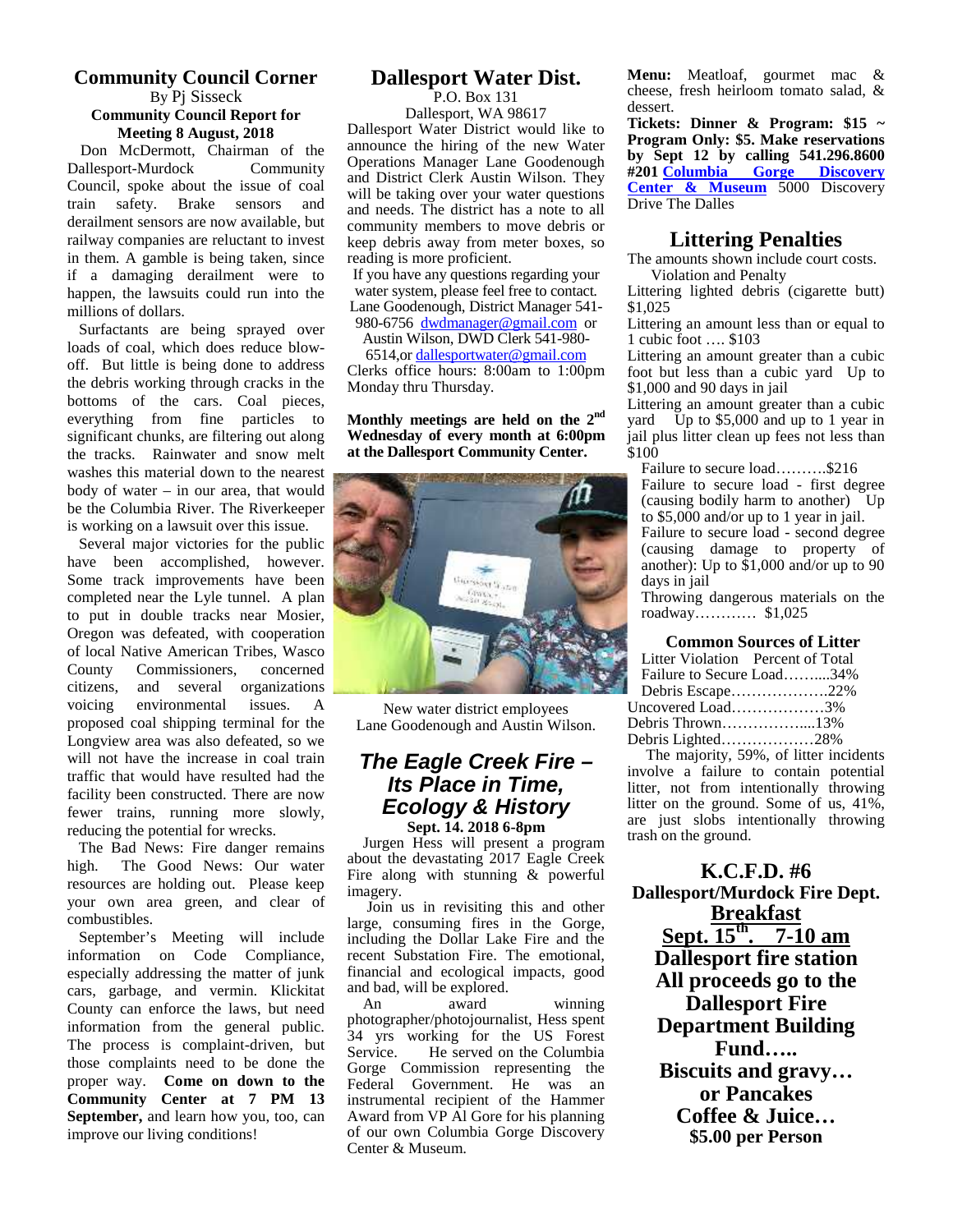# **Fly Under the Special Rule for Model Aircraft**

This is an advisory to the folks that live near the Columbia Gorge Regional Airport. I realize flying remote controlled aircraft is fun, but when you fly near an airport it creates a conflict with general aviation aircraft and fire fighting aircraft operating out of the airport. We recently had an incident that temporally shut down fire fighting operation until the remote aircraft was on the ground. If you want to fly remote aircraft, please research the rules and regulations for safety purposes so that it is enjoyable and fun for you.

Darren Lacock

#### **To fly under the Special Rule for Model Aircraft you must:**

- 1. Fly for hobby or recreation **ONLY**
- 2. Register your model aircraft
- 3. Fly within visual line-of-sight
- 4. Follow community-based safety guidelines and fly within the programming of a nationwide community-based organization
- 5. Fly a drone under 55 lbs. unless certified by a community-based organization
- 6. Never fly near other aircraft<br>7. Notify the airport and air tra
- Notify the airport and air traffic  $\frac{\text{def}}{\text{was}}$ control tower prior to flying within 5 miles of an airport\*
- 8. Never fly near emergency response efforts

For more information about what you can do with a model aircraft, please read FAA Advisory Circular 91-57A (PDF) or read the Interpretation of the Special Rule for Model Aircraft (PDF).

If you do not meet these requirements, you must fly under the FAA's small UAS Rule (part 107).

\*The person flying the model aircraft is responsible for contacting the airport directly. Many phone numbers for airports are available here: https://www.faa.gov/air\_traffic/flight\_inf o/aeronav/aero\_data/Airport\_Data/

Many airports have processes for people who fly near their airport, and the model aircraft operator can talk with them Klickitat directly about how to meet this rule.

#### *Registration Requirements*

The FAA requires you to register as a "modeler" and mark your model aircraft with your registration number in case it is lost or stolen.

Registration costs \$5 and is valid for 3 years.

More information about the registration process is available through **UAS** Registration.

#### *Additional Resources*

Examples of UAS that do and do not require registration (PDF) Frequently Asked Questions Definition of terms in the Special Rule for Model Aircraft (PDF)



# **Illegal Drones and Fires**

An illegal drone  $\frac{2}{3}$ . flying over the Terwilliger Fire on  $\frac{3}{4}$ Sunday, August 26, grounded firefighting aircraft and made it more difficult to battle the now 5,400 acre blaze.

The drone was detected over the wildfire east of Eugene and around Cougar Reservoir during the afternoon, officials said.

"Air operations immediately stopped working on fire suppression efforts after the 'drone' was discovered over the fire area," fire teams said in a report Sunday.

"(Drones) are unsafe and pose a significant risk to our firefighters. Helicopters had been providing support to firefighters on the ground by dropping water on spot fires along the fire perimeter."

Fire teams notified the Lane County Sheriff's Office and "every effort is being made to catch the person" who operating the drone, fire spokeswoman Sharma Chavez said.

The fine for operating a drone in a temporary flight restriction area — such as a wildfire — is up to  $$27,500$ . *Reprinted in part from the Salem Statesman Journal*

#### **Dallesport Transfer Station**

Tidyman Road Dallesport, WA

Phone: 509-767-4468 Hours: 9 a.m. to 5 p.m., Tues. – Sat. Frours:  $\frac{9}{2}$  a.m. to  $\frac{3}{2}$  p.m.,  $\frac{1}{2}$  ues.  $\frac{3}{2}$  – Sat. Senior<br>Minimum Gate Fee: \$7 - Includes  $\frac{3}{2}$  – Trease disposal of up to 1 cubic yard of trash. Disposal: \$5 per yard plus tax for Klickitat County residents. Additional fees apply to out of county waste.

Recycling Drop Off: Free for Klickitat County residential and commercial customers

Household Hazardous Waste: Free for residents (note Residential Only)

Used Motor Oil: Napa Auto Parts in Bingen or Browning's shop just east of Goldendale on Highway 142 will accept used oil in five gallon, or smaller, containers. Dallesport transfer station is not accepting used oil at this time.

Scrap Metal Recycling: Free for Klickitat County residents and commercial customers

Bulky Appliance Recycling: Free for Klickitat County residents



# **Mount Adams Transportation Service (MATS)**

We will take you where you need to be:

- 1. Educational opportunities
- Employment (limited)
- Grocery shopping
- Medical appointments
- 5. Social service appointments

 This service is designed to enable Klickitat County residents who lack transportation resources to meet their basic needs.

 We have both buses and private vehicles available in Goldendale and White Salmon, with each office serving its end of the county. If you live in or west of Dallesport or Klickitat, please call White Salmon for service. If you live to the east of these towns, you are in the Goldendale service area. We have approximately 12 volunteer drivers between the two offices that volunteer their time and vehicle to provide<br>transportation service to county transportation service to residents. They are licensed and insured and have had their vehicles and driving skills evaluated. Our van drivers are licensed and trained to serve your transportation needs.

#### **We Respect Civil Rights**

 Mount Adams Transportation Service (MATS) is committed to ensuring that no person is excluded from participation in, or denied the benefits of its transit services on the basis of race, color, or national origin, as protected by Title VI in Federal Transit Administration (FTA) Circular 4702.1.A. Klickitat County Services/Mount Adams Transportation operates its programs without regard to race, color, religion, sex, sexual orientation, national origin, marital status, age or disability in accordance with Title VI of the Civil Rights Act or other applicable law.

 For more information contact our Title VI Coordinator and Director of KCSS at 509-773-3757 or 509-493-3068 (TTY 7- 1-1), or contact us by email.

#### **Funding**

 Senior Transportation is funded in part by the Area Agency on Aging and Disabilities of Southwest Washington and by Klickitat County. For this purpose, a senior citizen is defined as 60 years of age or older. Other funding is provided by the Washington State Department of Transportation and by United Way of the Columbia Gorge.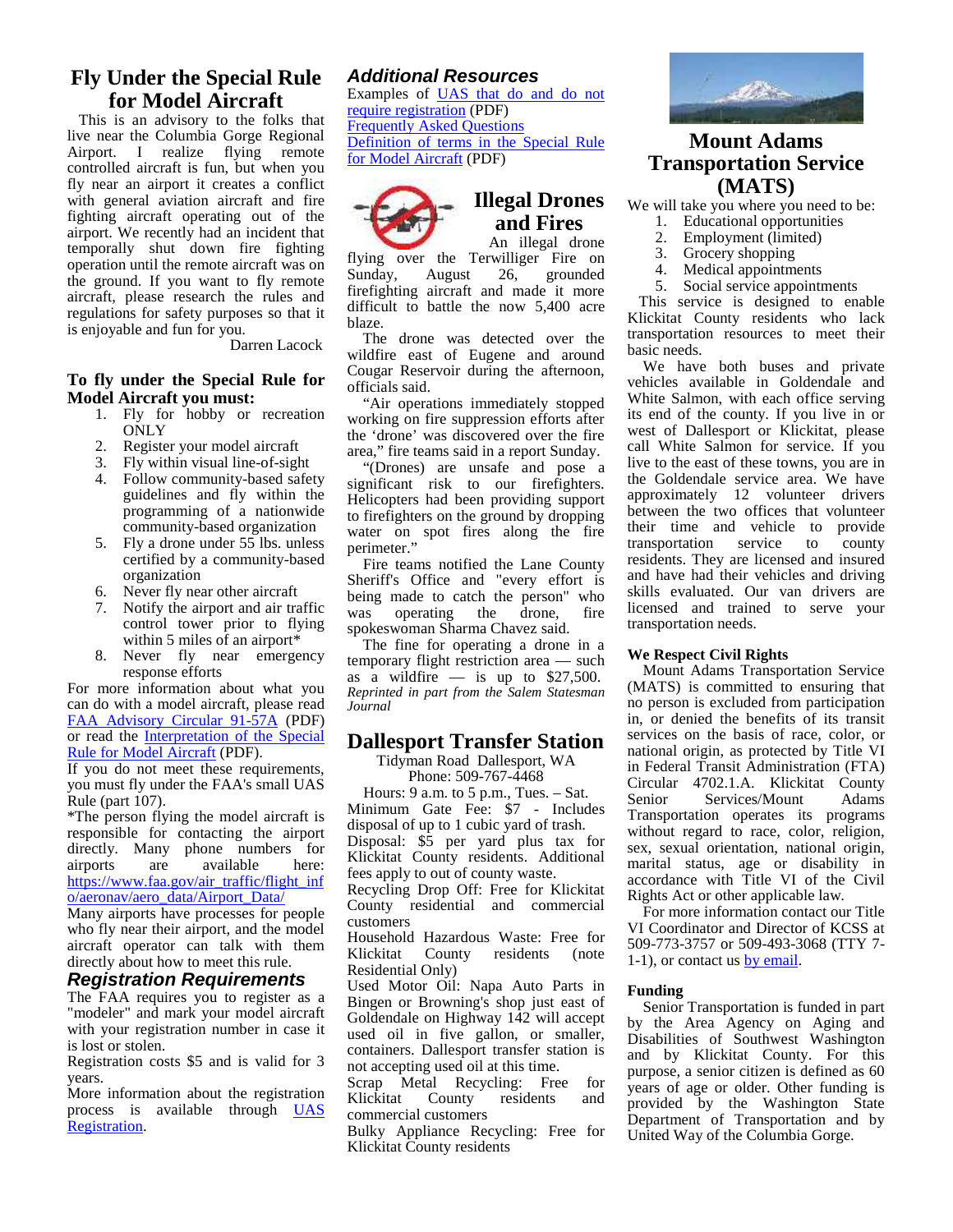

For the latest information on Lyle School District, visit the website for the school district. **http://www.lyleschools.org**

# **When does school start?**

When does school start in Lyle Schools? That's a VERY good question! It depends on the grade level. For students in grades 1-12, school starts Wednesday, **August 29,** at 9 a.m.

For Kindergarten students, school starts on Tuesday, **September 4,** at 8 a.m. However, Kindergarten assessments are taking place August 29, 30 and 31. If you have not made an appointment for that assessment yet, please call 509- 365-2211.

Finally, our pre-Kindergarten students will start classes on Monday, **September 10** at 8 a.m. Remember, every Wednesday is a one-hour late start day. Classes start at 8 a.m. on Monday, Tuesday, Thursday and Friday.

# **We are thrilled to introduce our new instructional staff for the 2018-2019 school year:**

(L-r) Katie Gibson, middle school math/ 7-12 Family and Consumer Science (formerly known as home ec) Katelynn Oldfield, 1st grade paraeducator (yes, you're right she just graduated and is pursuing an education degree, and we snapped her right up to work with us as well!) Cece Anderson, 1st grade teacher, Carolyn Barnes, 6th and 7th grade Humanities/HS Spanish, Mattie Boucher, K -12 Physical Education/HS Head Volleyball Coach, Kayla Spino, 2nd grade teacher/HS Asst. Volleyball Coach, Del Medenbach, shop and CTE. Parents of kids riding the bus, watch for two new faces behind the wheel: Ron Ware and Mellissa Olson.



**(Klickitat, Lyle Against Substance Abuse Coalition) Sept. 19<sup>th</sup>. 5 - 6:30 pm** Meets the 3<sup>rd</sup> Wed of each month. Alternates between Klickitat and Lyle

> **The Library Bookmobile--- Fall - Winter Schedule Wednesday Sept. 19th . Lyle Market.....9:45 – 10:15 Lyle High School 10:25- 12:30 Dallesport Church of Christ.....1:45–3:00**

**Dallesport PTO Meeting Tue, Sept. 4th . 2:45pm – 3:45pm Monthly on the first Tuesday School Board meetings will be held @ 6pm on the fourth Wednesday Sept. 26, 2018**  *Support your school and attend a meeting.*

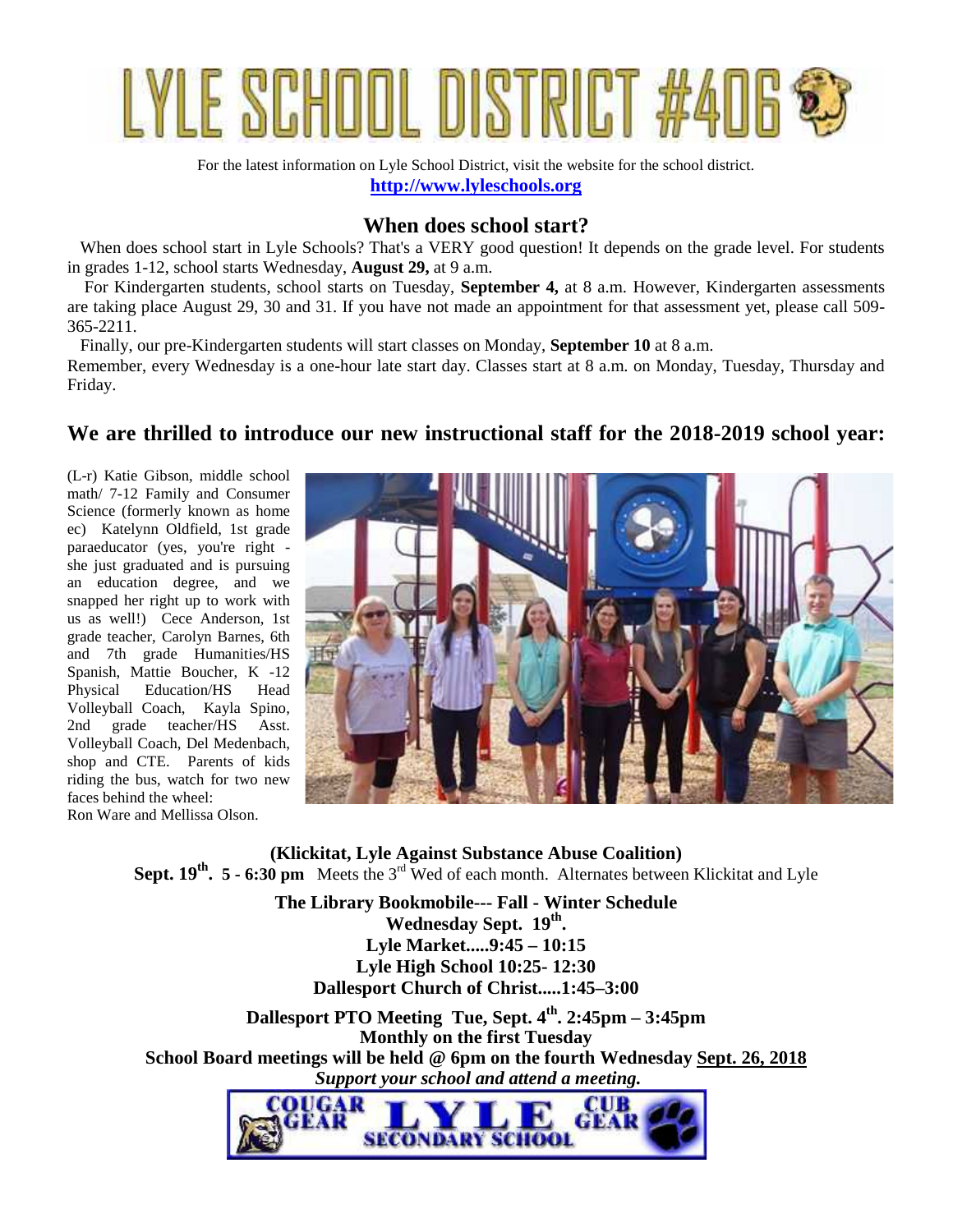# **Kiwanis Steak Feed**

The Dalles Kiwanis Club hosts its 63rd annual Steak Feed Thursday after Labor Day, this year **Sept. 6, from 5 to 7 p.m**. at Sorosis Park. The Steak Feed is the club's major fund-raiser for community projects serving children and youth. Adult meals include an eight ounce sirloin steak, baked potato, coleslaw, roll, dessert and drink for \$15. Free meal for children 12 and under features a hot dog, potato chips, drink and ice cream. There will be activities for children and musical entertainment for everyone. Tickets are available from Kiwanis members or may be purchased at the Habitat ReStore, 1001 W. 6th St., The Dalles. Tickets also may be purchased in the park Sept. 6.

# **Tango at Maryhill**

**Sept. 1, 2018 6:00 PM - 9:00 PM** http://www.maryhillmuseum.org

A festive evening of tango, with the Columbia Gorge as a backdrop, will engage your senses and transform your spirit. Beginning, novice and more experienced dancers are invited to take a lesson at 6 p.m. followed by dancing until 9 p.m. Come with a partner or solo. Light refreshments included. Cost: \$7 members / \$10 non-members. Preregistration preferred but not required. To register in advance, call 509.773.3733 ext. 25. To gain entry after hours, please use entrance to the Mary and Bruce Stevenson Wing just off the Cannon Power Plaza. Program repeats March through October. Check the Maryhill calendar or http://gorgedance.com/ for dates. Contact 509-773-3733

# **57th Annual Huckleberry Festival**

#### **Sept. 7, Sept. 9, 2018** http://huckleberry-fest.com/

Parade on Saturday @ 11 AM – Lots of music and entertainment for the whole family.

**Huckleberry Items** Locally Baked Pies made by Julie at Sweet Things, Huckleberries – Market Price at time of Festival, Ice Cream, Candy, Jams,<br>Jellies. Recipes for Huckleberry Jellies. Recipes for Huckleberry Pancakes, Pork Tenderloin with Wild Huckleberry Sauce, Huckleberry Crisp Huckleberry Muffins

**Daubenspeck Park, Bingen WA**

# **30th Annual Aluminum Man Triathlon Sept. 8, 2018 9AM**

http://www.nwprd.org/programs2/

One of the longest consecutive annual triathlons and duathlons in the Pacific Northwest, the Aluminum Man features a swim in the Columbia River, run on the scenic Riverfront Trail, and a bike course through rolling hills and farmland, with vista views of Mt. Hood. in Everyone 10 & up welcome to participate! Course Distances Sprint Triathlon: Swim 0.5K Bike 25K Run 5K opportu<br>Olympic Triathlon: Swim 1K Bike 50K Wasco Olympic Triathlon: Swim 1K Bike 50K Run 10K Olympic Duathlon: Bike 50K Run 10K Camping available Friday and Saturday. Call (541) 296 - 9533 to Register, Volunteer, or get more information.

Riverfront Park, Riverfront Park Road, The Dalles, OR *(located off of I-84 @ exit 85)*

Contact Information: (541) 296 - 9533 Fees/Admission: Individuals: Early Registration: \$75 Aug. 13 - Race Day: \$95 Teams (per person): Early Registration: \$45 Aug. 13 - Race Day:\$55

# **Poker Run**

#### **Sept. 15, 2018 7:00 AM - 6:00 PM**

Wasco County Histoical Society is proud announce their Poker Run! Registration starts at 7 - 11 am @ Sorosis Park, The Dalles - \$10 per "hand" \$5 Mileage guess: 50 / 50 Prizes Awarded 5 pm @ Sorosis Park, The Dalles. All motorized vehicles welcome; paved roads.

Additional Details from John Brookhouse, 541-980-0918

Exploring The Dalles, Boyd, Dufur, Friend, Tygh Valley, Wamic, Maupin, Shaniko, White River Falls State Park & points in-between! All have interesting histories!

Sorosis Park by the community college

# **Spaghetti Meatballs & Bingo Extravaganza**

**Sept. 20, 2018 5:30 PM - 7:30 PM** Prizes include: Flat screen T.V., BBQ, Outdoor Furniture, Beauty Products, Cash & More! Come and buy your tickets now @ FlagStone Senior Loving All Proceeds goes to WWII - Spirit of 45 and the Veterans Museum in The Dalles. 3325 Columbia View Drive The Dalles Fees/Admission: \$10 adult - includes 2 free Bingo games \$5 10yrs & under includes 1 free Bingo game Each Bingo card for Bingo games are \$3 a card

# **Tygh Valley Bluegrass Jamboree**

**Sept. 28, – Sept. 30, 2018**

http://www.ShanikoOregon.com

Celebrating 19 Years of Bluegrass Music North Central Oregon! Come and join our small town celebration with music, BBQs, and the opportunity to win a GRAND PRIZE! County Fairgrounds 81849 Fairgrounds Rd, Tygh Valley, OR Call 541-489-3434 for more information about the event. Call 541-546-4502 about camping extra and only hookup reservations. Admissions - Music pass required on grounds - \$30 weekend pass at gate .Friday show \$10 All day Saturday \$20 Sunday is Free

### **The Dalles Main Street Presents Uncorked Sept. 29, 2018 6:30 PM - 9:30 PM**

https://www.eventbrite.com/e/main street-uncorked-tickets-49361513616

Main Street Uncorked is back! Join The Dalles Main Street for a neon themed bash with live music, great food, and an opportunity to win a cruise on Mexico's Sea of Cortez! This will be an evening you won't want to miss! Doors open at 6:30 PM!

The Commodore II 312 Court St. The Dalles, OR

Information: Jeremiah Paulsen (541) 370-2849 \$30.00 per ticket for General Admission

# **MCMC Health Fair**

#### **Sept. 29, 2018 10:00 AM - 1:00 PM**

Join us for Saturday, September 29th from 10 am to 1pm at Water's Edge Health and Wellness Center for this fun, free, family event! Get the information and resources you need to become an active participant in your health decisions. Our event is free and open to the public. Contact: Stephanie Bowen 541-506-5704

#### **Farmers' Market 2018 Every Saturday through Oct 14th . 9:00 AM - 1:00 PM**

http://www.thedallesfarmersmarket.com City Park 5th and Union St The Dalles Contact Information: 541-965-3658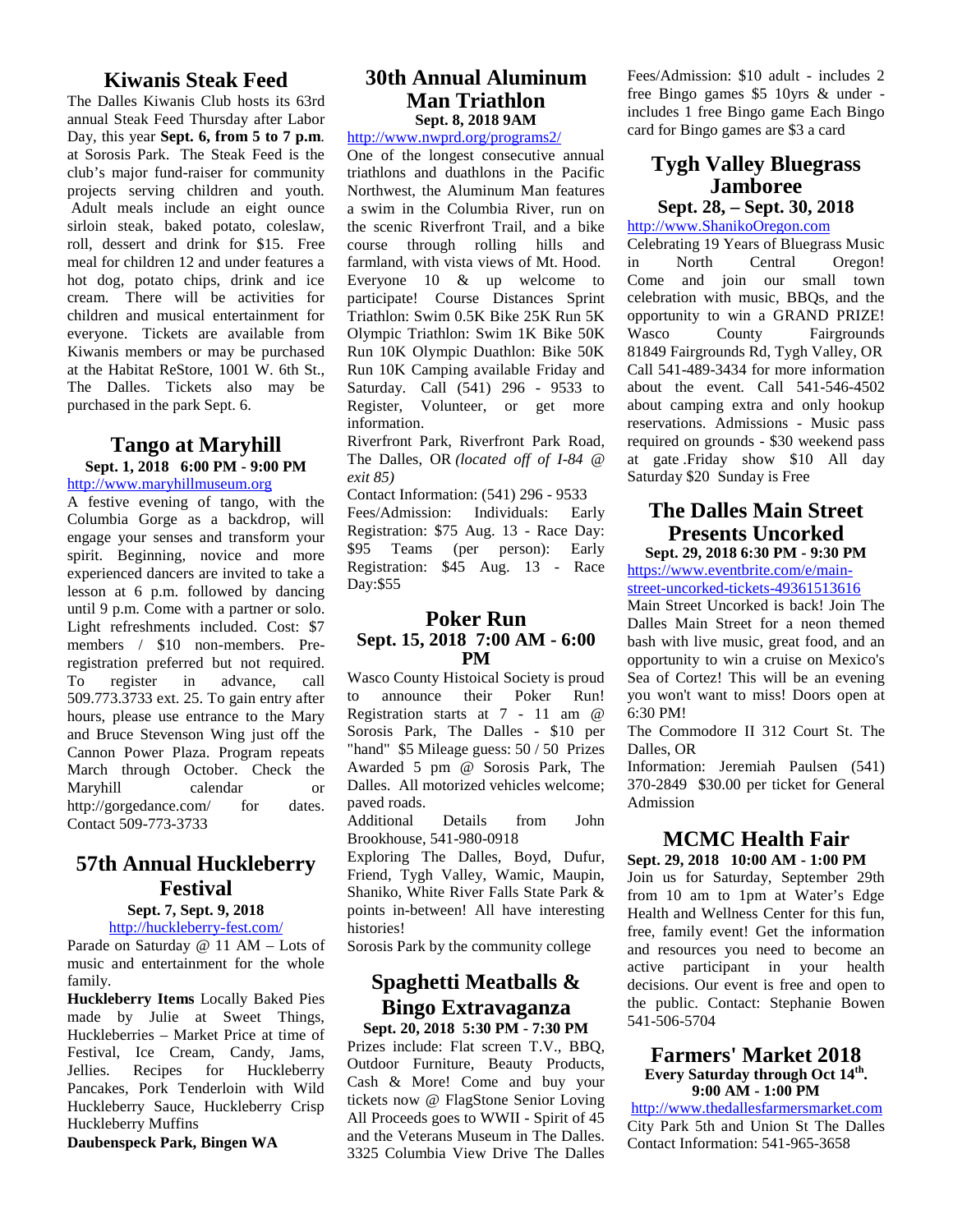# **Dallesport-Murdock Community Calendar**<br>Dallesport-Murdock Fire Dept. KCFD#6 Dallesport-Murdock Community Council

 **630 Central Ave. P.O. Box 215 767-1252 136 6th Ave. P.O. Box 8**

**Dallesport-Murdock Fire Dept. KCFD#6 Dallesport-Murdock Community Council**

**Post Office hours are 8am-2pm M-F Sat. 7:30am-11:00 for package pick up only Phone 767-1577**

| <b>September 2018</b>                                                                                                            |                                                                                                              |                                                  |                                                                                                                                                            |                                                  |                                                                          |                                                                                            |  |  |  |
|----------------------------------------------------------------------------------------------------------------------------------|--------------------------------------------------------------------------------------------------------------|--------------------------------------------------|------------------------------------------------------------------------------------------------------------------------------------------------------------|--------------------------------------------------|--------------------------------------------------------------------------|--------------------------------------------------------------------------------------------|--|--|--|
| <b>Sun</b>                                                                                                                       | <b>Mon</b>                                                                                                   | <b>Tue</b>                                       | <b>Wed</b>                                                                                                                                                 | <b>Thu</b>                                       | Fri                                                                      | <b>Sat</b>                                                                                 |  |  |  |
| <b>AA Meetings</b><br><b>Wednesdays and</b><br><b>Sundays 7pm</b><br><b>Lyle School</b><br>Library<br>625 Keasey<br>360-870-3321 |                                                                                                              |                                                  | August 29th<br><b>First Day</b><br>Of<br><b>School</b>                                                                                                     |                                                  |                                                                          | <b>First Saturday</b><br><b>Breakfast</b><br><b>Lyle Lions</b><br><b>Club</b><br>7am-10am  |  |  |  |
| $\overline{\mathbf{2}}$                                                                                                          | 3<br><b>NO Lions Club</b><br>meeting due to<br><b>Labor Day</b><br>holiday<br><b>Labor Day</b>               | 14.<br><b>Senior Lunch</b><br>Lyle 11:30am       | 5<br><b>Bookmobile</b><br><b>Cancelled for</b><br>today                                                                                                    | 6                                                | 17<br><b>Senior</b><br><b>Advisory</b><br><b>Meeting</b><br>10:30am-12pm | $\overline{\mathbf{8}}$                                                                    |  |  |  |
| $\overline{9}$                                                                                                                   | 10                                                                                                           | 11<br><b>Senior Lunch</b><br><b>Lyle 11:30am</b> | 12<br>Fire Dist. Biz<br>Meet 6pm<br><b>Commissioners</b><br>Meet 7pm<br><b>Water Dist.</b><br>Meet 6pm                                                     | 13<br>Community<br>Council<br><b>Meeting 7pm</b> | 14                                                                       | 15<br><b>Fire Dist</b><br><b>Breakfast</b><br><b>Fundraiser</b><br>@ Fire Hall<br>$7-10am$ |  |  |  |
| 16                                                                                                                               | 17<br><b>Lyle Lions Club</b><br>meeting.<br>Potluck at 6:00<br>pm; Mtg. at 6:30<br>pm. Call 509-<br>365-2921 | 18<br><b>Senior Lunch</b><br><b>Lyle 11:30am</b> | 19<br><b>Bookmobile</b><br><b>Lyle Market</b><br>$9:45-10:15$<br><b>Lyle High School</b><br>10:25-12:30<br><b>Dallesport Church</b><br>of Christ 1:45-3:00 | 20                                               | $\mathbf{21}$<br><b>Airport Board</b><br><b>Meeting 7am</b><br>@Airport  | 22<br><b>First Day</b><br>of Fall                                                          |  |  |  |
| 23                                                                                                                               | 24                                                                                                           | 25<br><b>Senior Lunch</b><br>Lyle 11:30am        | 26                                                                                                                                                         | 27                                               | 28                                                                       | 29                                                                                         |  |  |  |
| 30                                                                                                                               | <b>Volunteer Firefighters meet Tuesdays</b><br><b>6pm</b> Dallesport Fire Hall                               |                                                  |                                                                                                                                                            |                                                  |                                                                          |                                                                                            |  |  |  |